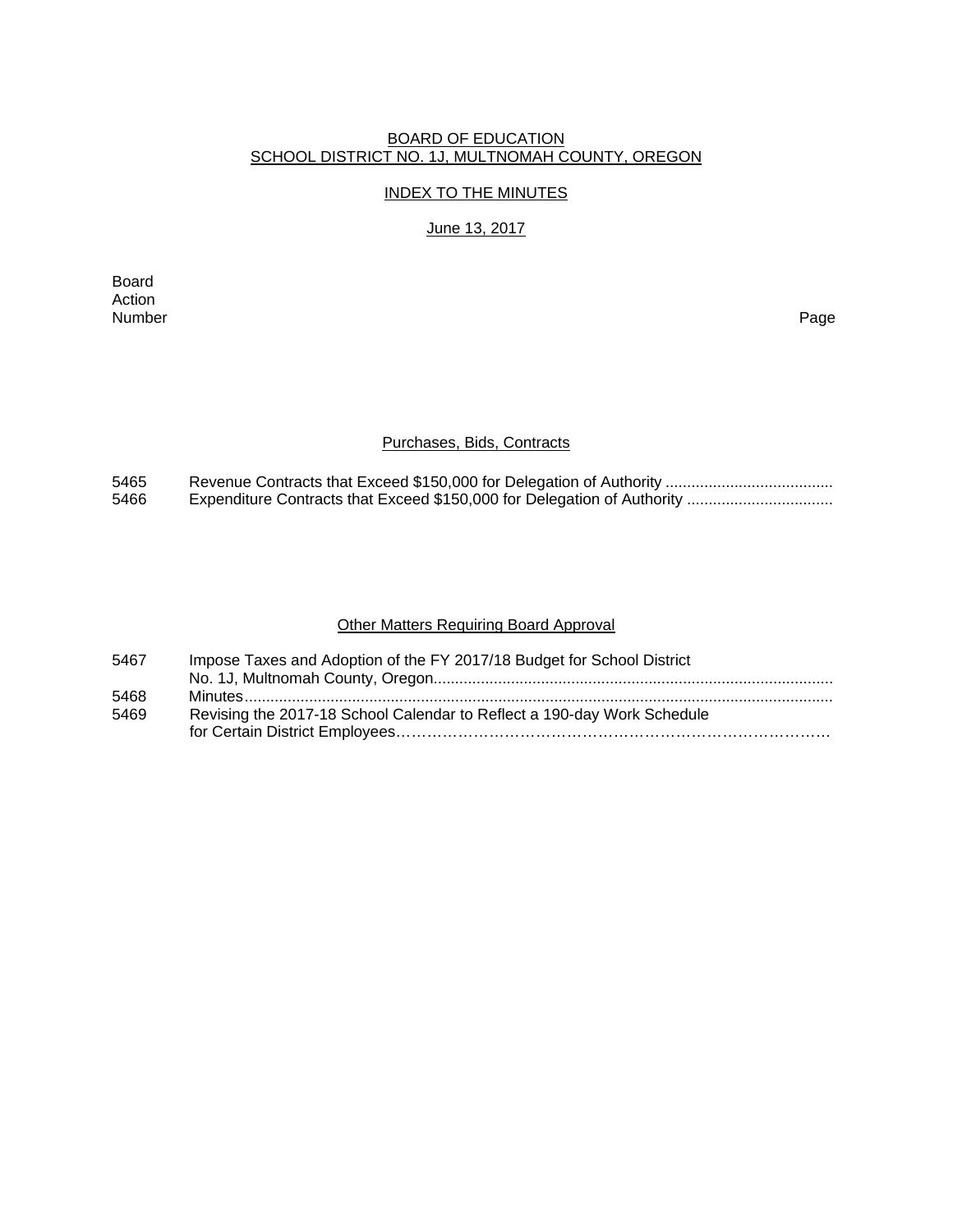# Purchases, Bids, Contracts

The Interim Superintendent RECOMMENDED adoption of the following items:

## Numbers 5465 and 5466

Director Knowles moved and Director Rosen seconded the motion to adopt the above items. The motion was put to a voice vote and passed unanimously (5-yes, 0-no), with Directors Anthony and Buel absent.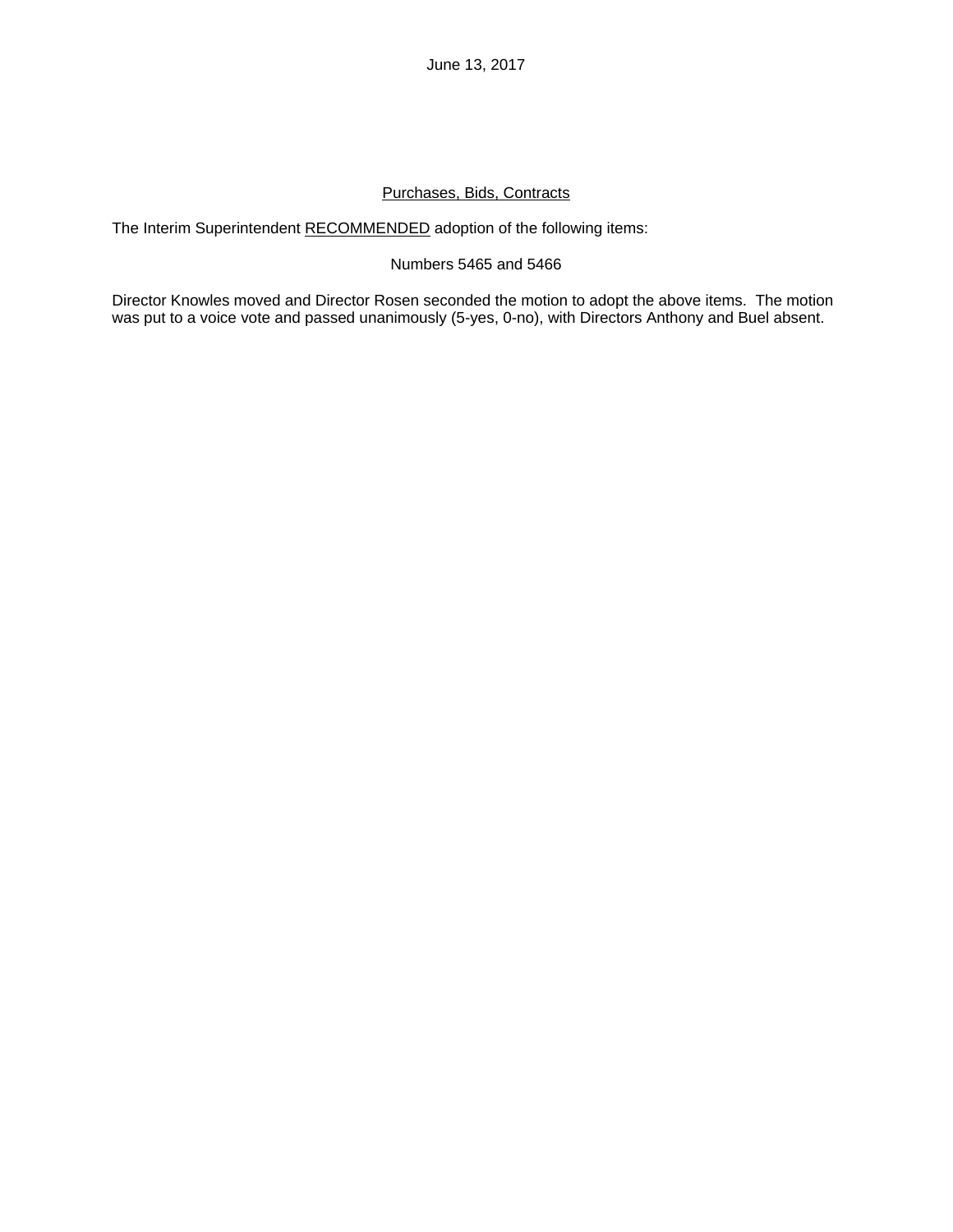#### **RESOLUTION No. 5465**

### Revenue Contracts that Exceed \$150,000 Limit for Delegation of Authority

#### **RECITAL**

Portland Public Schools ("District") Public Contracting Rules PPS-45-0200 ("Authority to Approve District Contracts; Delegation of Authority to Superintendent") requires the Board of Education ("Board") to enter into and approve all contracts, except as otherwise expressly authorized. Contracts exceeding \$150,000 per contractor are listed below.

### **RESOLUTION**

The Superintendent recommends that the Board approve these contracts. The Board accepts this recommendation and by this resolution authorizes the Deputy Clerk to enter into the following agreements.

### **NEW REVENUE CONTRACTS**

No New Revenue Contracts

#### **NEW INTERGOVERNMENTAL AGREEMENTS / REVENUE ("IGA/Rs")**

| <b>Contractor</b>                     | Contract<br>Term                  | <b>Contract Type</b>                                  | <b>Description of Services</b>                                                                                                                                            | Contract<br>Amount | Responsible<br>Administrator.<br><b>Funding Source</b>       |
|---------------------------------------|-----------------------------------|-------------------------------------------------------|---------------------------------------------------------------------------------------------------------------------------------------------------------------------------|--------------------|--------------------------------------------------------------|
| Lake Oswego School<br><b>District</b> | 6/14/2017<br>through<br>6/30/2017 | Intergovernmental<br>Agreement/Revenue<br>IGA/R 64565 | Sale of 10-plex modular unit.<br>Contract will be amended to<br>add reimbursement to PPS for<br>the cost to remove and<br>disconnect unit once the cost is<br>determined. | \$625,000          | J. Vincent<br><b>Fund 452</b><br>Dept. 5511<br>Project DE620 |

## **AMENDMENTS TO EXISTING REVENUE CONTRACTS**

No Amendments to Existing Revenue Contracts

*Y. Awwad*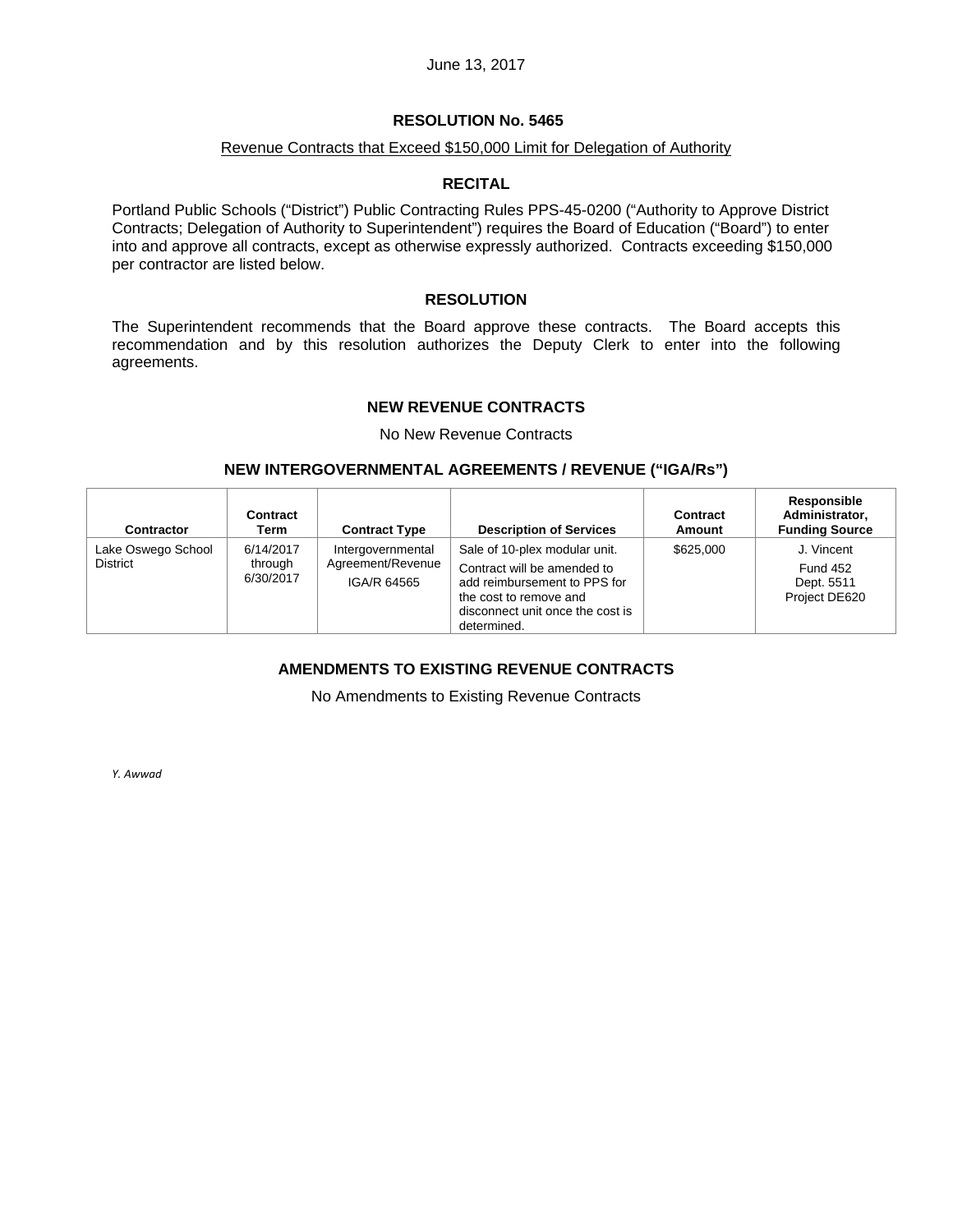# **RESOLUTION No. 5466**

### Expenditure Contracts that Exceed \$150,000 for Delegation of Authority

## **RECITAL**

Portland Public Schools ("District") Public Contracting Rules PPS-45-0200 ("Authority to Approve District Contracts; Delegation of Authority to Superintendent") requires the Board of Education ("Board") enter into contracts and approve payment for products, materials, supplies, capital outlay, equipment, and services whenever the total amount exceeds \$150,000 per contract, excepting settlement or real property agreements. Contracts meeting this criterion are listed below.

## **RESOLUTION**

The Superintendent recommends that the Board approve these contracts. The Board accepts this recommendation and by this resolution authorizes the Deputy Clerk to enter into the following agreements.

| <b>Description of Services</b><br><b>Contract Type</b>                                                                                                                                                               | Contract<br>Amount       | Responsible<br>Administrator.<br><b>Funding Source</b>       |
|----------------------------------------------------------------------------------------------------------------------------------------------------------------------------------------------------------------------|--------------------------|--------------------------------------------------------------|
| Purchase Order<br>Relocate 10-plex modular unit<br>and two standalone modular<br>PO #TRD<br>units from Roosevelt to storage.<br>COA 64521<br>Cooperative Procurement<br>Group: KCDA                                  | \$162.502                | J. Vincent<br><b>Fund 452</b><br>Dept. 5511<br>Project DE620 |
| Purchase goods for culinary<br>Cooperative<br>Agreement<br>arts programs.<br>COA 64099<br><b>Administering Contracting</b><br>Agency: State of Oregon<br><b>Cooperative Procurement</b><br>Group: Oregon Cooperative | \$250,000                | Y. Awwad<br>Various                                          |
|                                                                                                                                                                                                                      | <b>Procurement Group</b> |                                                              |

### **NEW CONTRACTS**

## **NEW INTERGOVERNMENTAL AGREEMENTS ("IGAs")**

No New IGAs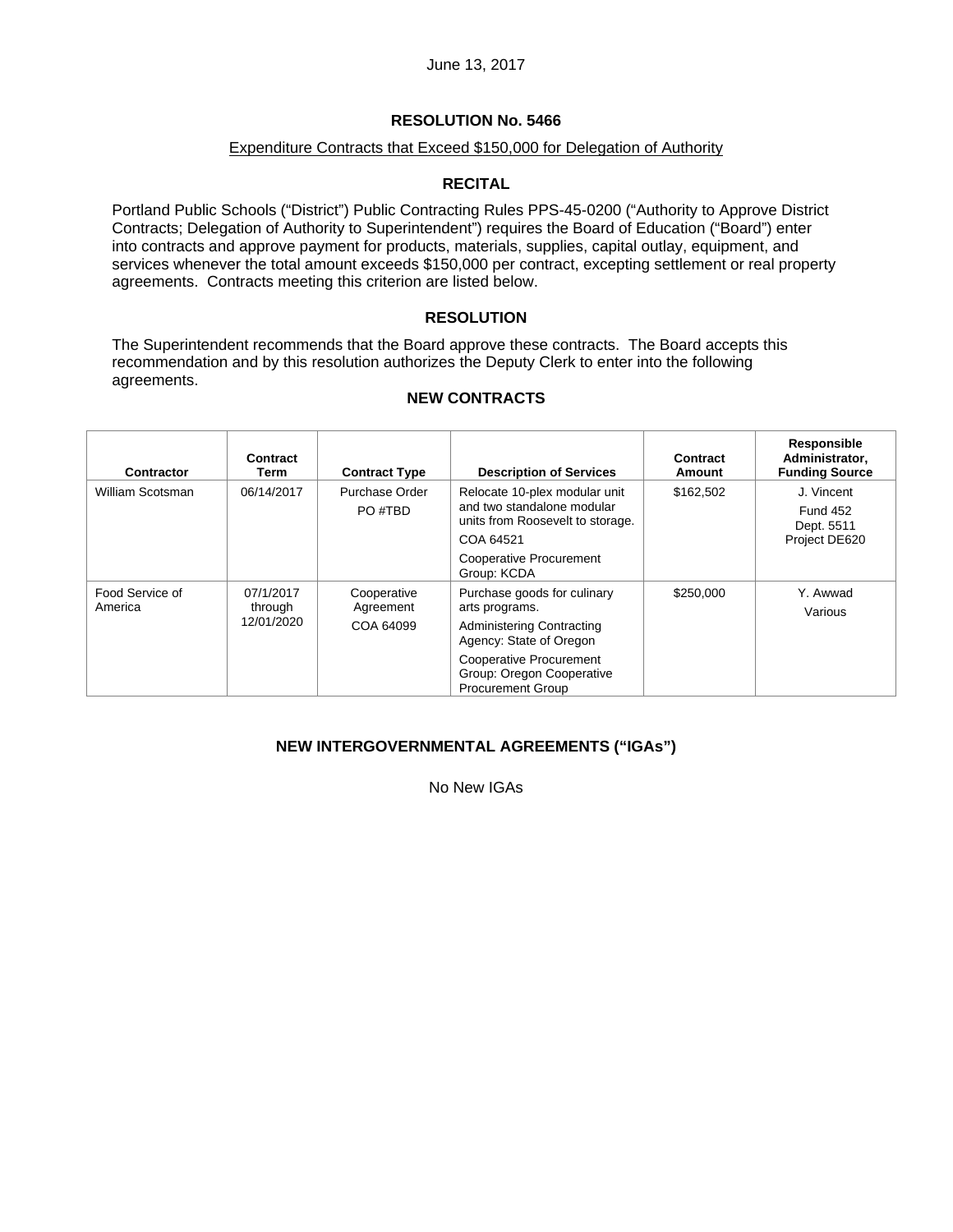| <b>Contractor</b>                          | Contract<br>Amendment<br>Term       | <b>Contract Type</b>                                                            | <b>Description of Services</b>                                                                                                                                                                                        | <b>Amendment</b><br>Amount,<br><b>Contract Total</b> | Responsible<br>Administrator,<br><b>Funding Source</b>                   |
|--------------------------------------------|-------------------------------------|---------------------------------------------------------------------------------|-----------------------------------------------------------------------------------------------------------------------------------------------------------------------------------------------------------------------|------------------------------------------------------|--------------------------------------------------------------------------|
| Ameresco, Inc.                             | 06/14/2017<br>through<br>12/31/2017 | <b>Energy Savings</b><br>Performance<br>Contract<br>EC-64065<br>Change Order #3 | Set the quaranteed maximum<br>price for the Marysville, George<br>and Cleveland upgrades,<br>including lighting retrofits,<br>controls systems and<br>miscellaneous energy<br>conservation projects.<br>RFP 06-10-102 | \$2,019,305<br>\$2,129,674                           | J. Vincent<br>Funds 435 & 404<br>Dept. 5597<br>Projects U0188 &<br>X0139 |
| PBS Engineering and<br>Environmental, Inc. | 6/14/2017<br>through<br>12/31/2018  | <b>Related Services</b><br>RS 62476<br>Amendment 1                              | Provide additional radon testing<br>compliance due to changes in<br>radon action levels, additional<br>buildings coming into service<br>and prior testing rendered<br>unusable due to unforeseen<br>circumstances.    | \$97,776<br>\$200,000                                | Y. Awwad<br>Fund 101<br>Dept. 5595                                       |

# **AMENDMENTS TO EXISTING CONTRACTS**

*Y. Awwad*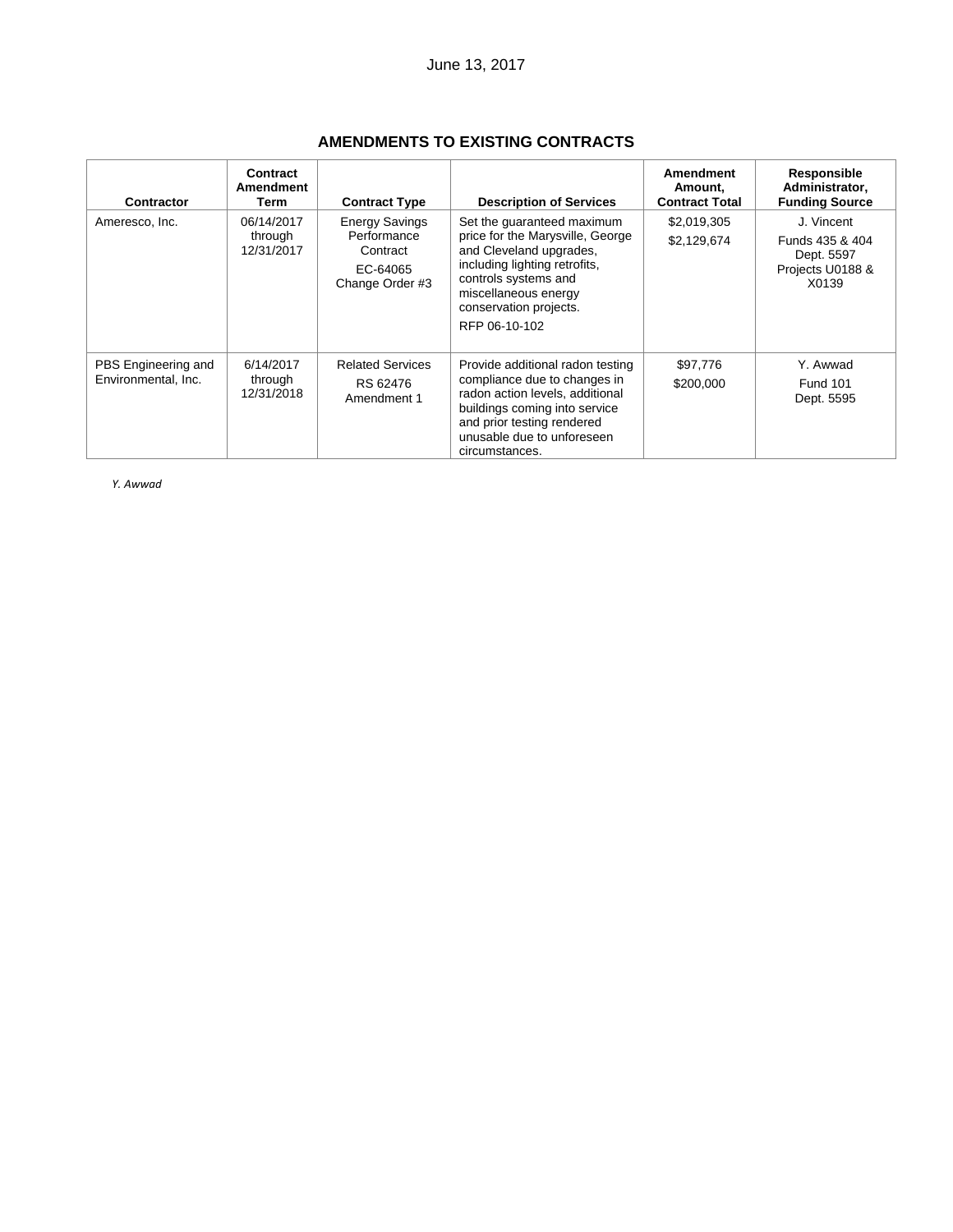### Other Matters Requiring Board Approval

The Interim Superintendent RECOMMENDED adoption of the following items:

#### Numbers 5467 through 5469

During the Committee of the Whole, Director Kohnstamm moved and Director Esparza Brown seconded the motion to adopt Resolution 5467. The motion was put to a voice vote and passed unanimously (6-yes [Director Anthony via phone], 0-no), with Director Buel absent.

Director Knowles moved and Director Rosen seconded the motion to adopt Resolution 5468. The motion was put to a voice vote and passed unanimously (5-yes, 0-no), with Directors Anthony and Buel absent.

Director Knowles moved and Director Kohnstamm seconded the motion to adopt Resolution 5469. The motion was put to a voice vote and passed by a vote of 4-1 (4-yes, 1-no [Knowles]), with Directors Anthony and Buel absent.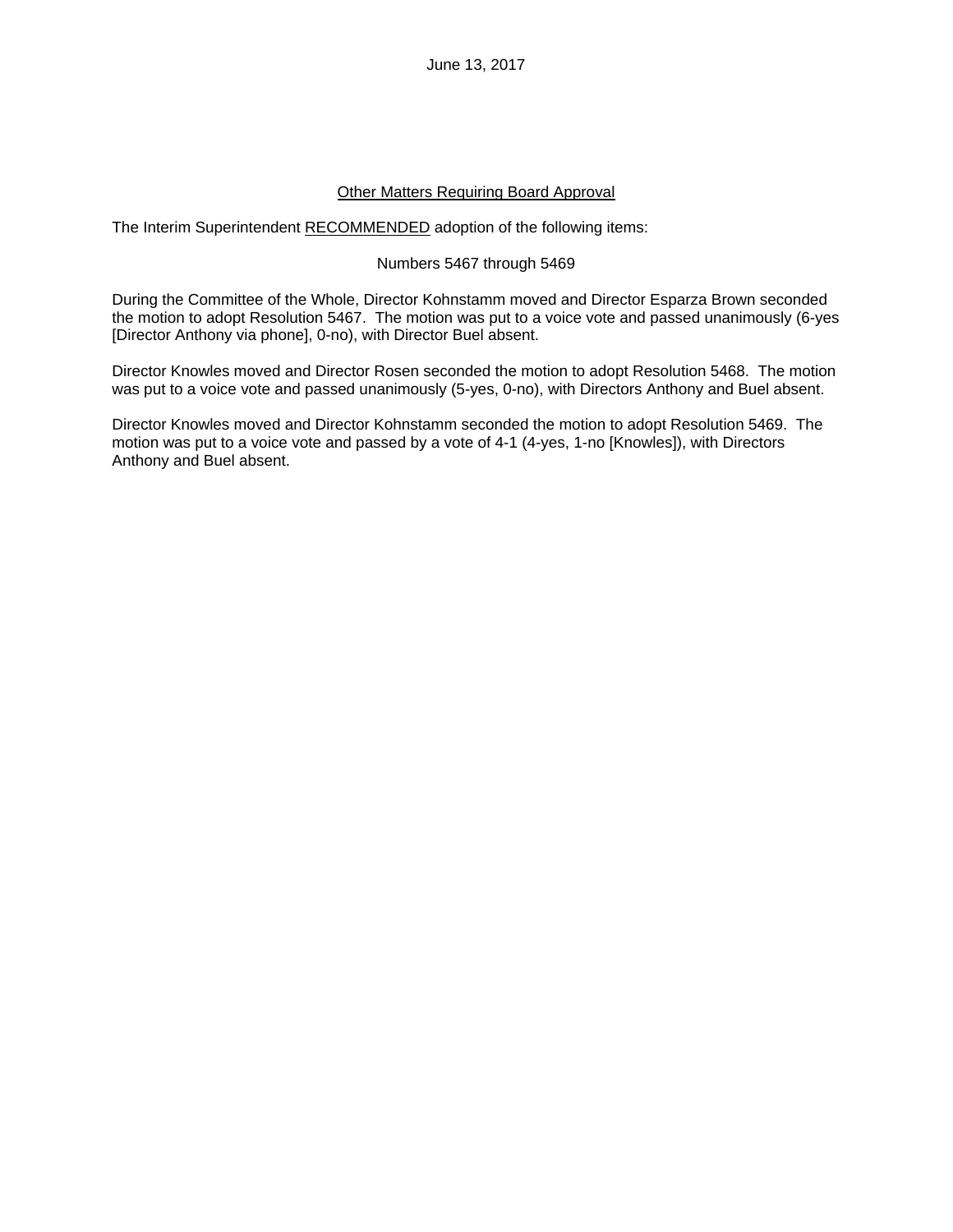## **RESOLUTION No. 5467**

### Impose Taxes and Adoption of the FY 2017/18 Budget for School District No. 1J, Multnomah County, Oregon

## **RECITALS**

- A. Oregon Local Budget Law, Oregon Revised Statute (ORS) 294.428, requires each legal jurisdiction's Budget Committee approve a budget and specify the *ad valorem* property tax rate for all funds.
- B. The Board of Education (Board) appointed a Community Budget Review Committee (CBRC) to review the Proposed Budget and current year expenditures of the existing Local Option Levy. The CBRC acts in an advisory capacity to the Board.
- C. On April 25, 2017, the Budget Committee received testimony and a report on the current year Local Option Levy expenditures and testimony and recommendations from the CBRC.
- D. On May 23, 2017, by way of Resolution No. 5462, and under the provisions of Oregon Local Budget Law (ORS Chapter 291), the Budget Committee for School District No. 1J, Multnomah County, Oregon ("District"), approved the FY 2017/18 budget and imposed taxes.
- E. Oregon Local Budget Law, ORS 294.431, requires submission of the budget document to the Tax Supervising Conservation Commission (TSCC) by May 15 of each year. ORS 294.431 allows taxing jurisdictions to request an extension of the submission date. Portland Public Schools ("PPS") applied for, and was granted an extension to this deadline, and submitted the PPS budget to TSCC as required.
- F. The TSCC held a public hearing on the Approved Budget on June 13, 2017.
- G. ORS 457.010(4)(a)(D) provides the opportunity for a school district to be excluded from urban renewal division of tax calculations with a statutory rate limit on July 1, 2003, that is greater than \$4.50 per \$1,000 of assessed value. To the extent that the rate limit was increased under section 11 (5)(d), Article XI of the Oregon Constitution, property tax revenue from said increase is excluded from local revenues. The District will notify the county assessors of the rate to be excluded for the current fiscal year not later than July 15.
- H. Portland Public Schools has a statutory rate limit that is in excess of the \$4.50 limitation that includes an increase under section 11 (5)(d), Article XI of the Oregon Constitution.

## **RESOLUTION**

- 1. The District's Board of Education hereby adopts the budget for the fiscal year 2017/18, as summarized in Attachment "A", in the total amount of \$1,587,755,079.
- 2. The Board appropriates for the fiscal year beginning July 1, 2017, the amounts summarized by program in Attachment A to this resolution and as detailed in the budget book, Adopted Budget, for the fiscal year 2017/18, School District 1J, Multnomah County, Oregon.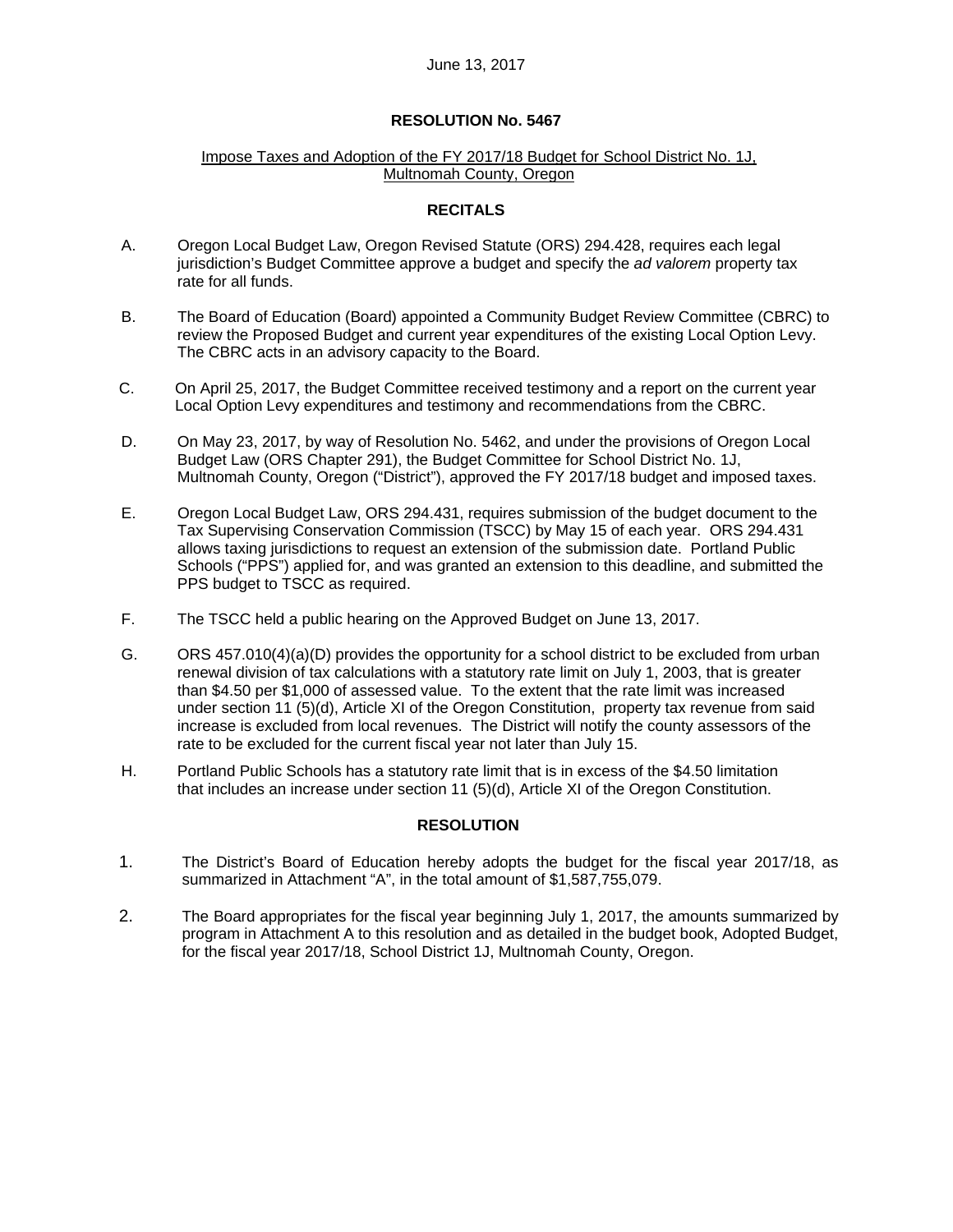- 3. The Board resolves that the District hereby imposes the taxes provided for in the adopted budget:
	- a. At the rate of \$5.2781 per \$1,000 of assessed value for operations;
	- b. At the rate of \$1.9900 per \$1,000 of assessed value for local option tax for operations;
	- c. In the amount of \$124,300,000 for exempt bonds.

And that these taxes are hereby imposed and categorized for tax year 2017/18 upon the assessed value of all taxable property within the district.

4. Taxes are hereby imposed and categorized as for tax year 2017/18 upon the taxable assessed value of all taxable property in the District, as follows:

|                            | <b>Education Limitation</b>            | <b>Excluded from Limitation</b> |
|----------------------------|----------------------------------------|---------------------------------|
| Permanent Rate Tax Levy    | \$5.2781/\$1,000 of assessed valuation |                                 |
| Local Option Rate Tax Levy | \$1.9900/\$1,000 of assessed valuation |                                 |
| Bonded Debt Levy           |                                        | \$124,300,000                   |

5. The Budget Committee further resolves that \$0.5038 per \$1,000 of taxable assessed value is excluded from division of tax calculations, as the Permanent Rate Tax Levy attributable to the increase provided in section 11 (5)(d), Article XI of the Oregon Constitution (such increase is a result of the expiring Gap Tax Levy). The District will notify the county assessors that for the 2017/18 fiscal year \$0.5038 of the District's permanent tax rate ley is to be excluded from urban division of tax calculations under the provisions of ORS 457.010(4)(a)(D).

#### *R. Dutcher*

|                 | Appropriations           |                                   |                                              |                                                               |                          |                          |               |                               |                   |
|-----------------|--------------------------|-----------------------------------|----------------------------------------------|---------------------------------------------------------------|--------------------------|--------------------------|---------------|-------------------------------|-------------------|
| Fund            | <b>Instruction</b>       | <b>Support</b><br><b>Services</b> | Enterprise &<br>Community<br><b>Services</b> | <b>Facilities</b><br><b>Acquisition &amp;</b><br>Construction | <b>Debt Service</b>      | <b>Transfers</b><br>Out  | Contingency   | Ending Fund<br><b>Balance</b> | <b>Fund Total</b> |
| <b>Fund 101</b> | \$334,250,614            | \$251,720,466                     | \$1,886,099                                  | \$                                                            | \$<br>$\sim$             | \$5,915,375              | \$23,514,287  | $\mathbf{\hat{S}}$            | \$<br>617,286,841 |
| <b>Fund 201</b> | 9,000,000                |                                   |                                              |                                                               |                          |                          |               | 4,095,969                     | 13,095,969        |
| <b>Fund 202</b> |                          |                                   | 20,382,388                                   |                                                               |                          |                          |               | 1,707,452                     | 22,089,840        |
| <b>Fund 205</b> | 51,296,668               | 29,320,656                        | 2,879,574                                    |                                                               | $\overline{\phantom{a}}$ |                          |               |                               | 83,496,898        |
| <b>Fund 225</b> |                          |                                   |                                              |                                                               |                          |                          |               | 17,070,884                    | 17,070,884        |
| <b>Fund 299</b> | 12,394,722               | 3,324,818                         | 183,602                                      | $\overline{\phantom{a}}$                                      | $\overline{\phantom{a}}$ | 749.881                  |               |                               | 16,653,023        |
| <b>Fund 307</b> |                          |                                   |                                              |                                                               | 2,708,168                |                          |               |                               | 2,708,168         |
| <b>Fund 308</b> | $\overline{\phantom{a}}$ |                                   | $\sim$                                       | $\sim$                                                        | 46,874,326               | $\overline{\phantom{a}}$ |               | 3,980                         | 46,878,306        |
| <b>Fund 320</b> |                          |                                   |                                              |                                                               | 1,859,707                |                          |               | 625,000                       | 2,484,707         |
| <b>Fund 350</b> |                          |                                   |                                              |                                                               | 116,238,631              |                          |               | 2,288,317                     | 118,526,948       |
| <b>Fund 404</b> |                          |                                   |                                              | 22,904,981                                                    |                          | 625,000                  |               |                               | 23,529,981        |
| <b>Fund 407</b> |                          | 1,319,500                         |                                              |                                                               |                          |                          |               |                               | 1,319,500         |
| <b>Fund 420</b> |                          | 2,700,000                         |                                              | 300,000                                                       |                          |                          |               |                               | 3,000,000         |
| <b>Fund 435</b> |                          |                                   |                                              | 2,694,273                                                     |                          |                          |               |                               | 2,694,273         |
| <b>Fund 438</b> |                          | 4,750                             |                                              | 2,997,937                                                     |                          |                          |               |                               | 3,002,687         |
| <b>Fund 445</b> |                          |                                   |                                              | 4,248,699                                                     | $\overline{\phantom{a}}$ |                          |               | $\overline{\phantom{0}}$      | 4,248,699         |
| <b>Fund 450</b> |                          | 786,266                           |                                              | 183,094,895                                                   |                          |                          | 412,397,494   | ٠                             | 596,278,655       |
| <b>Fund 470</b> |                          |                                   |                                              | 4,263,800                                                     | $\overline{\phantom{a}}$ |                          |               | $\overline{\phantom{a}}$      | 4,263,800         |
| Fund 601        |                          | 3,783,702                         |                                              |                                                               |                          |                          | 5,342,198     |                               | 9,125,900         |
| <b>Total</b>    | \$406,942,004            | \$292,960,158                     | \$25,331,663                                 | \$220,504,585                                                 | \$167,680,832            | \$7,290,256              | \$441,253,979 | \$25,791,602                  | \$1,587,755,079   |